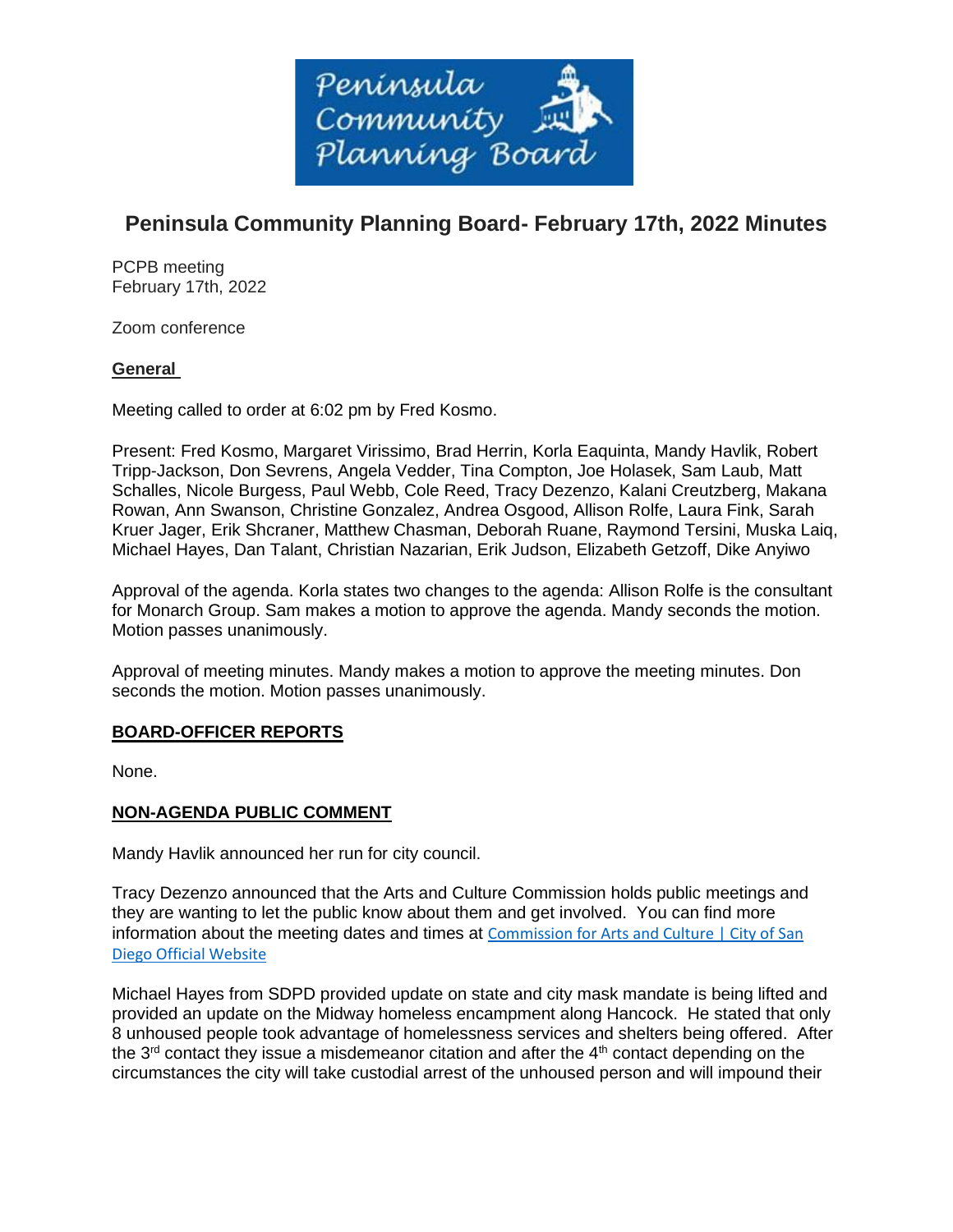items. He said they are tentatively going back to progressive enforcement know that Covid restrictions are being lifted.

## **GOVERNMENT AND COMMUNITY REPORTS**

State Senator Toni Atkins Update provided by Cole Reed-

The state senator is soliciting Women of Distinction in our communities to be considered for awards from her office.

Three early budget proposals were just signed by Governor Newsom. Senate Budget Bill 113- Relief for businesses who experienced setbacks due to the Pandemic, Senate Budget Bill 114- Ensures employees have up to 2 weeks worth of Covid Supplemental Sick Time and will end at the end of September 2022, Senate Budget Bill 115- Invests \$1.9 Billion dollars to boost California's Covid-19 response.

The DMV is asking for people to go paperless instead of receiving statements in the mail.

State Assemblymember Chris Ward Update-

Assemblymember Ward returned to Sacramento on January 3rd, where our team in the Capitol is helping to begin our new legislative session. On January 31st there was a deadline in the legislature for two year bills to pass the assembly and Assemblymember Ward did get his bill passed on that deadline. The bill is AB 311 which is our ghost gun bill, it made sure that we closed the loophole that was still available at the Del Mar Fairgrounds to sell ghost guns. The County and City of San Diego had already passed their own measures to stop the sale of ghost guns, and since the Fairgrounds are state land, they would have been exempt. And this bill looks to address that. It is now on its way to the Senate. He also reintroduced AB 1640 to establish Regional Climate Networks. It would provide the ability for regions to form networks empowered to convene, receive, and apply for funds and prioritize adaptation projects. This bill will be first heard in March.

Another important piece of legislation is the new COVID-19 Supplemental Paid Sick Leave which recently passed the Assembly. This bill is retroactive to January 1, 2022 and will require employers to provide two weeks of paid sick leave through to September 30 2022 to all employees. It would help employees who were affected by the recent omicron wave, still get paid for the period of time where they needed to either care for themselves or their family members and were unable to work. The bill was signed by Governor Newsom last week.

Additionally, Assemblymember Ward has two new roles in the State Assembly. He has now been added as a member of the Assembly Housing Committee and he was also named the new Assistant Majority Leader. He looks forward to how he can be of service to advocate for Assembly District 78 in this new role.

Lastly, on January 18th we hosted a virtual town hall with Lieutenant Governor Kounalakis. Assemblymember Ward and the Lt. Governor addressed a wide variety of topics including higher education, climate and the California Budget. It has now been uploaded to our social media and our website if you were unable to join us.

As always, if you are having any issues with any state related agencies, EDD, DMV, ABC etc. please feel free to reach out. Our office is always happy to help.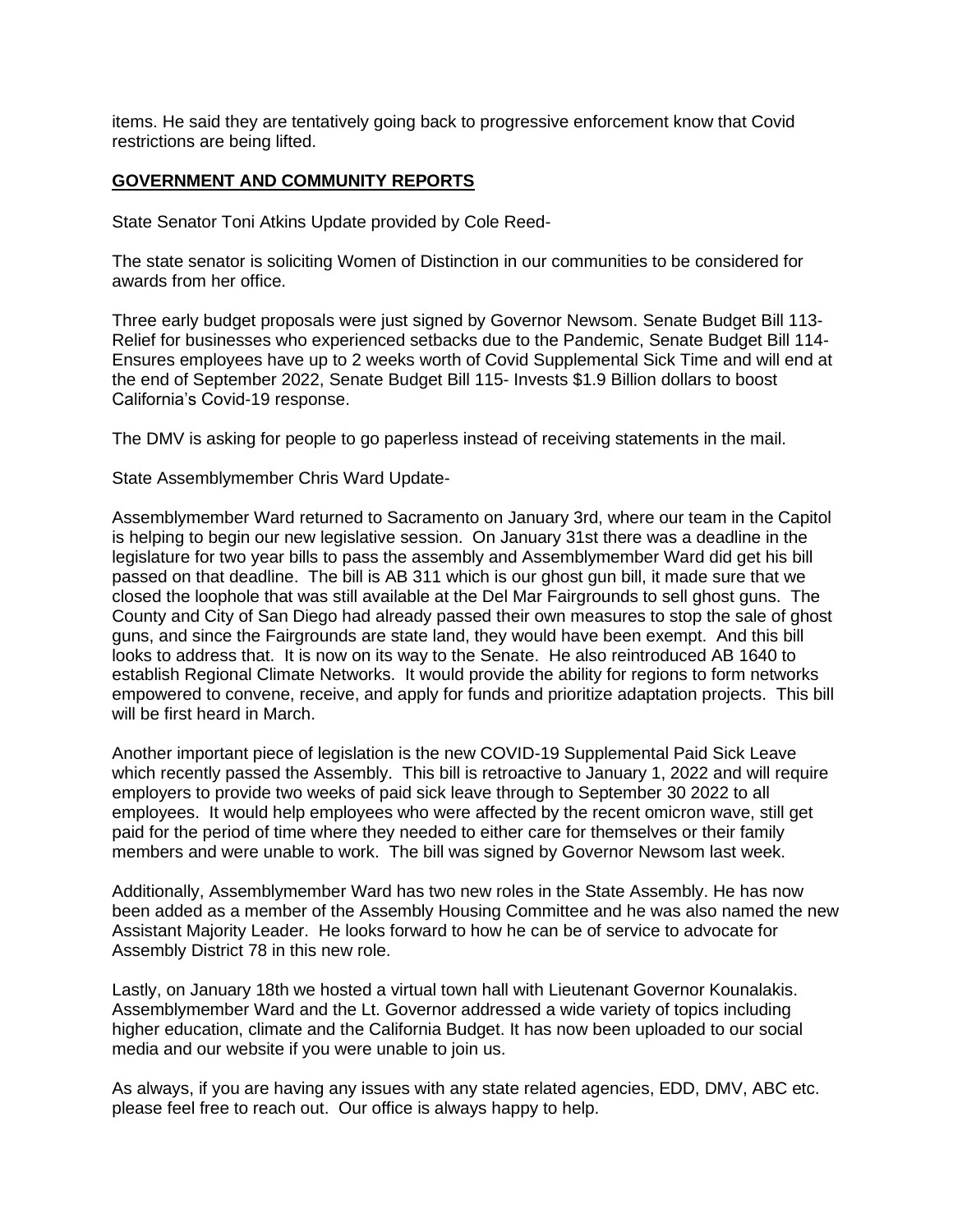Mayor Todd Gloria Update-

Homes For All of Us Approved by Council

As part of his commitment to build more housing that San Diegans can actually afford, Mayor Todd Gloria secured City Council approval on February 8 on a major piece of his "Homes For All of Us" initiative – the first of multiple Housing Action Packages that take a comprehensive approach to creating more housing.

"Homes for All of Us," which Mayor Gloria announced in July, features multiple Housing Action Packages, each consisting of a suite of amendments to City development regulations and property use that speed up housing production. The items in the first Housing Action Package, approved by the City Council today, include the following reforms:

Senate Bill 9 implementation: Implements the state law allowing the split of a single-family lot into two lots, and permitting up to two new homes on each lot. The City's implementation is aimed at preserving neighborhood quality while providing more opportunities for affordable housing in all communities.

Accessory Dwelling Unit (ADU) ordinance amendments: Amends the City's existing ADU ordinance to make it consistent with SB 9 on privacy, landscaping and development impact fees.

Housing at City facilities: Streamlines the process for building affordable and middle-income homes on City-owned sites.

Affordable housing in all communities: Encourages affordable housing construction in communities with little to no affordable housing. To meet the City's climate and equity goals, the homes must be built near transit and in "high resource" areas — areas close to good-paying jobs that have low levels of air and water pollution and a high educational achievement. Employee Housing Incentive Program: Provides incentives for non-residential developments to pay into a San Diego Housing Commission fund that will be used to develop affordable homes. Live/work flexibility: Currently, the City allows for the development of live/work units that function as both a home and place of business. This proposal would further facilitate the production of live/work units to allow for more work-from-home and telework opportunities.

Housing Accessibility Program: Provides incentives to include more accessible housing for people with disabilities, with adequate space in kitchens and bathrooms and accessible routes throughout the building. As San Diego's population ages, creating accessible homes is an important way to ensure more residents can remain and live independently in San Diego. Housing for families: Provides incentives for multifamily housing developments to build homes

with three or more bedrooms to ensure that families of all sizes have opportunities for housing. A second Housing Action Package will begin to move through the City's approval process shortly. It will include an opt-in to Senate Bill 10, which will make it easier to build apartments close to mass transit, as well as recommendations from Mayor Gloria's Middle-Income Housing Working Group and additional amendments to the City's Land Development Code related to the production of housing.

Virtual Infrastructure Webinars

Please see the attached invite for a series of public webinars that the City is hosting to educate constituents on the capital projects process - how does the City make decisions? How do you advocate for your community? What's the process? Etc.

There are 4 scheduled dates. Each Councilmember on the Active Transportation Infrastructure Committee will take turn as host.

Parks & Recreation Update

We currently have around 100 full-time permanent vacancies in the general fund for Parks & Recreation positions. Of those, we have: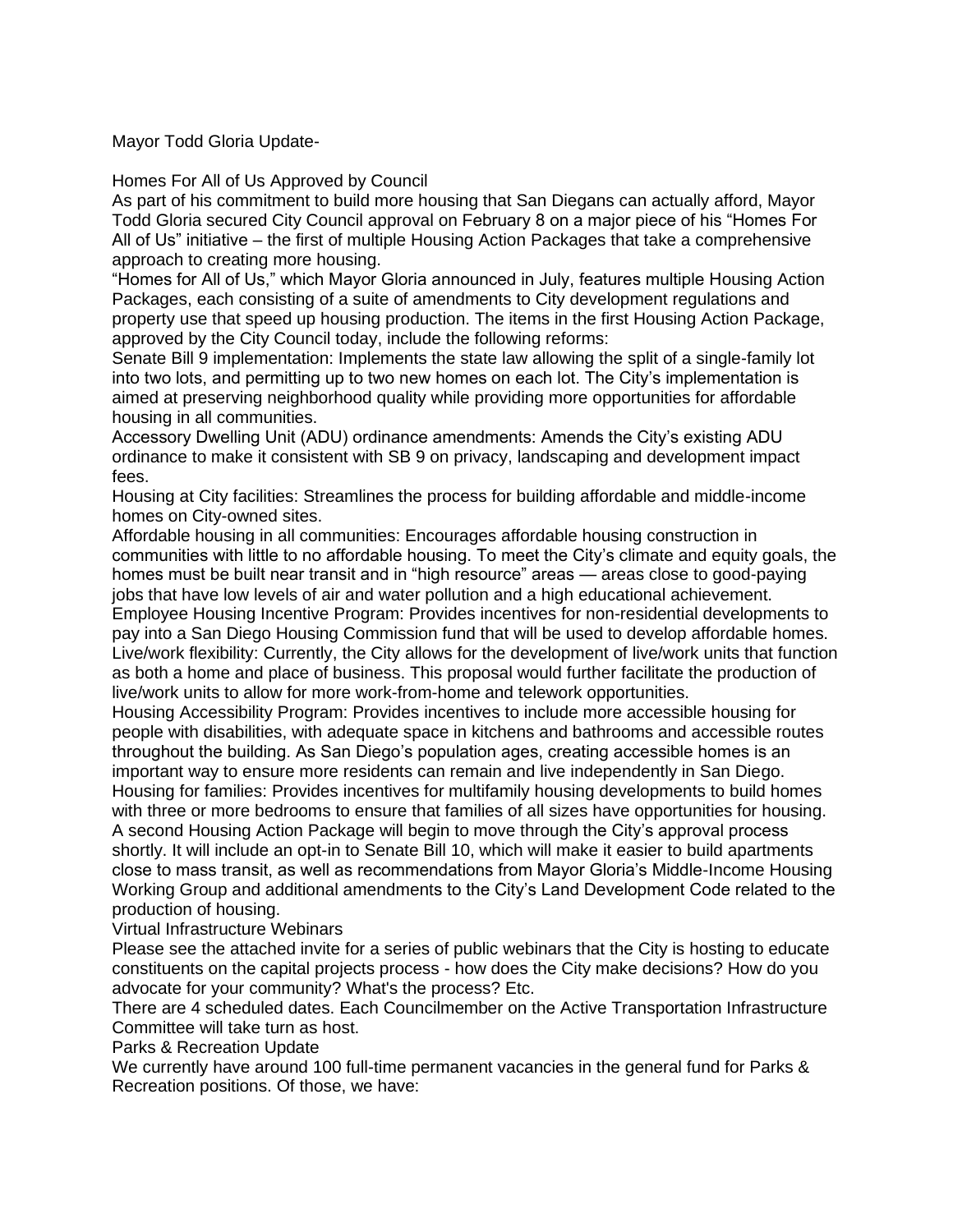11 park rangers – currently in the interview process with backgrounds pending; we should be able to make offers later this month

48 grounds maintenance workers – currently in the interview process as well 3 assistant recreation center directors – very recently resigned from position and may be filled from previous recruitment process

remaining FT vacancies include a variety of positions, such as custodians, utility workers, laborers, heavy truck drivers, mower operators, aquatics technicians, and several administrative support positions. Each of these are also in the process of being filled, with some currently out for recruitment/application. This includes a few supervisory positions that became vacant since our recruitment efforts last fall, such as a recent retirement for a district manager and a recent promotion of a grounds maintenance manager.

On the hourly side, we continue to have open, continuous recruitment for recreation aide, recreation leader, and swimming pool guards. We are seeing more submit applications, so we are optimistic that more people will join the list and allow us to continue interviews and recruitment of those positions. It is clear that our efforts to increase outreach efforts, specifically related to the virtual job fairs and sharing of recruitment announcements with nonprofit partners, has been effective in helping generate interest in a job in public service and recreation. Streetlight Repair Update

In partnership with the Performance and Analytics Department, the Transportation Department has created a data driven approach to addressing the streetlight repair backlog.

The streetlight program has been re-tooled to focus on identifying and making repairs to significant blocks of streetlights quickly by using, for example, some of the following criteria: High crime areas

Neighborhood blocks with multiple streetlight outages (geospatial clusters)

High crash/injury areas

Historically underserved communities

Service levels by Community Planning Area

Age of service notification

Using data collected via Get It Done and from the Performance and Analytics Department to validate the Transportation Department's initial findings and analyzing streetlight repair locations with the Transportation Department's Electrical Section, a work plan has been created that is organized by Council District and priority.

The City is working on addressing the backlog with existing City forces by shifting their service delivery focus directly to this issue. Should the City decide to contract supplemental services to assist with the backlog, the City's Purchasing and Contracting Department would require a competitive solicitation for additional electrical services as well as meet and confer with the City's labor organizations.

Makanar Rowan provided an update for CM Jennifer Campbell.-

The street vendor ordinance passed through the subcommittee with a few friendly amendments that will be go before the city council later this month.

Matt Schalles asked what Jen Campbells efforts and stance are with regards to Vision Zero.

He stated that CM Campbell did advocate for several budget items requested on behalf of Vision Zero for this years budget consideration.

Street lights are of concern and focus as this is a citywide issue causing safety issues and request for repair from residents.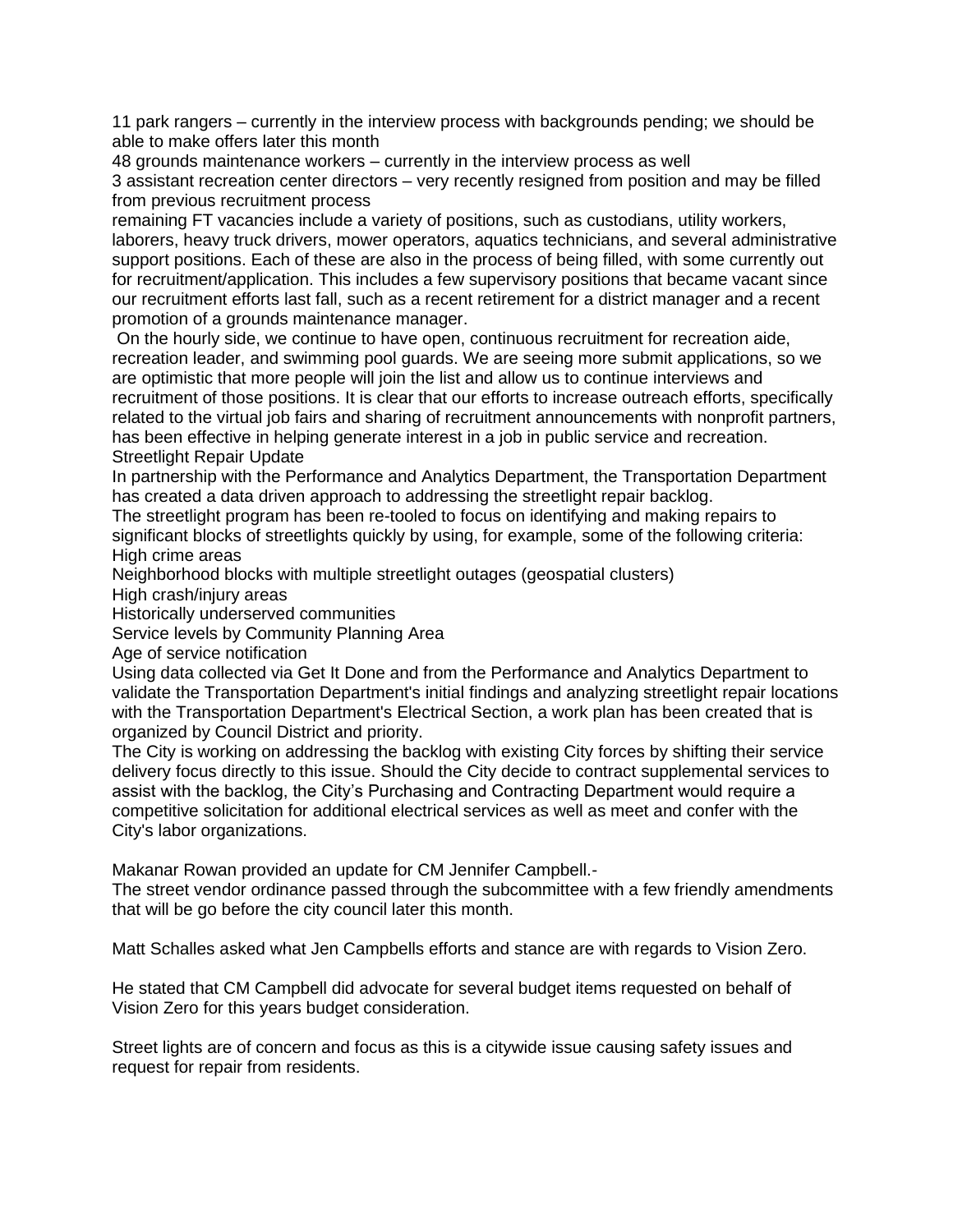# **APPLICANT-INITIATED ACTION ITEMS**

**1. 4536 Tivoli Street ADU.** Project Number 692100. Coastal Development Permit for the conversion of an existing garage to a 484 SF ADU at the existing single-family residence. The 0.16-acre site is in the RS-1-7 Zone, Coastal Overlay Zone (N-APP-2). Applicant: Kalani Creutzburg (Joe Holasek)

Project Review asked the owner if they were willing to add a parking space off the alley. The owner clarified that it is a single-lane dirt alley, and so a parking spot was not appropriate there due to the current condition of the alley.

Project Review approved the project unanimously, 5 to 0.

Don asks if additional people will be living. There will be one renter living in the ADU.

Korla makes a motion to approve the project. Paul seconds the motion. Those in favor include Korla, Paul, Mandy, Angela, Matt, Tina, Robert, Joe. Those opposed: Don, Sam. Motion passes 8 to 2.

**2. 4520 Bermuda Avenue.** Project Number 697292 Coastal Development Permit to demolish the existing garage and build a new 222-square-foot carport, 440-square foot, two-car garage, and 220-square-foot storage. Work also to include a new 837- square-foot second-story ADU with a 218-square-foot exterior balcony. The 0.1606- acre site located at 4520 Bermuda Ave is zoned RS-1-7, in the Coastal Non-appealable overlay zone within the Peninsula Community plan area. Applicant: Christiaan Nazarian (Joe Holasek)

Joe recuses himself from the vote because this project is through his office.

The vote at project review was 4-0-1.

Korla makes a motion to approve the project. Sam seconds the motion. Motion passes unanimously, with Joe abstaining. 10-0-1

## **INFORMATION ITEMS**

## **1. Discuss upcoming CPC items and provide guidance to our CPC representative, including guidance on the proposed revisions to 600-24, and the below four alternative responses discussed by the CPC. (Korla Eaquinta)**

Korla shares that the next meeting will be discussing the proposed retail cannabis ordinance. The city is looking to remove the 1000 ft. distance from sensitive use areas.

Korla supports maintaining the 1000 ft. distance and asks the board to support her position. Mandy second this.

Matt recommends using the same distance model as other controlled substances to support maintaining the distance.

## **2. Presentation by Collaborative Land Use Solutions on their proposal to redevelop the Midway Sports Arena area. (Allison Rolfe)**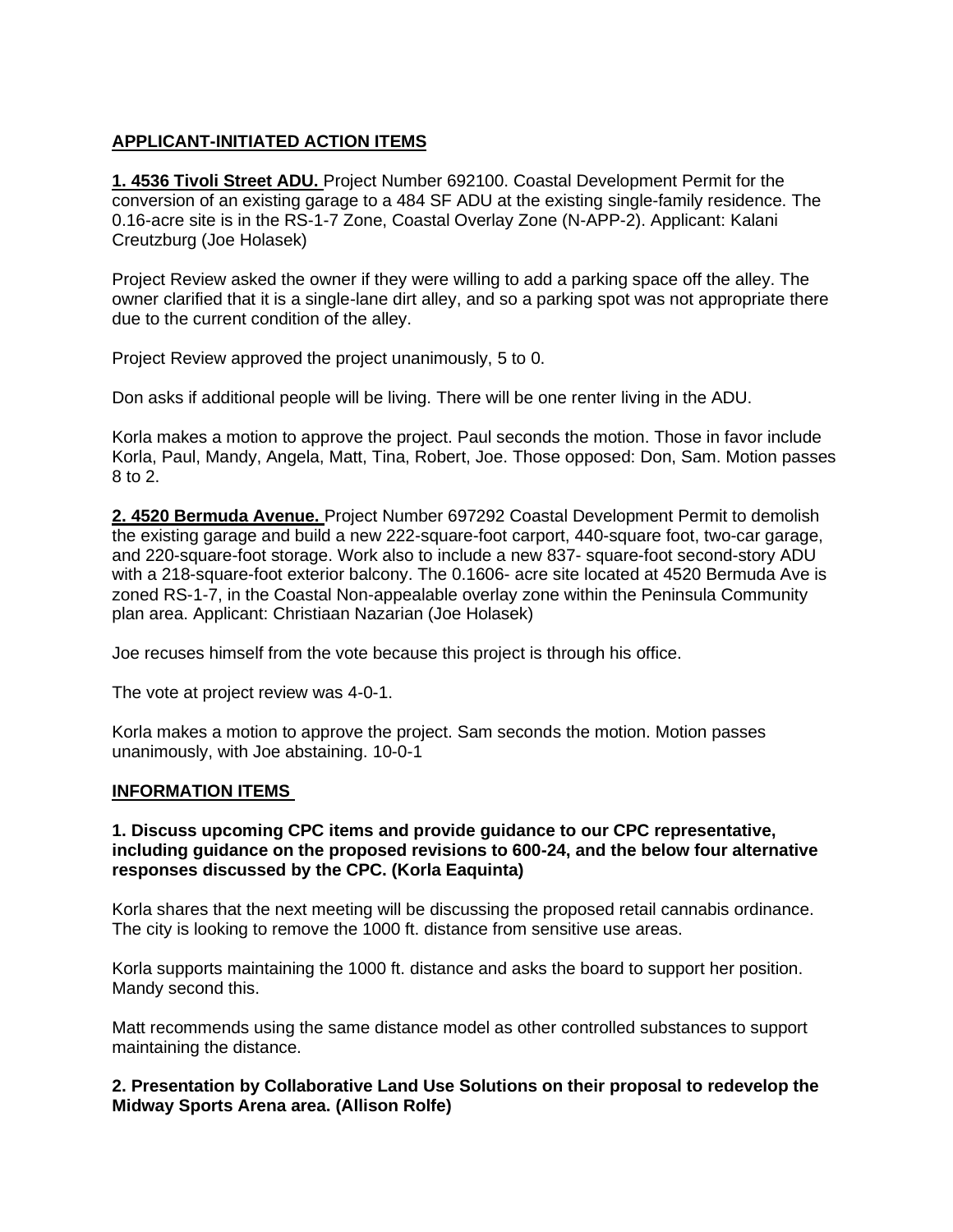Allison Rolfe with the Monarch Group presents the proposed redevelopment of the Midway area.

Mandy asks if the arena would be demolished or refaced with this proposed plan.

The existing arena would be demolished and rebuilt in a different area. The stadium would maintain the Gulls.

Mandy recommends reconsidering the plan to have green roofs and trees on the rooftops.

The Monarch Group states that removing the 30 ft. height limit is necessary for the design plan and for their project to move forward.

## **3. Update on the status of the Canon Street Pocket Park Project and the Voltaire Bridge Project. (Don Sevrens)**

Don shares that there is a question on why there has been over \$800,000 in soft engineering costs, although no physical changes or development has been made on the physical park.

## **BOARD INITIATED ACTION ITEMS**

## **1. March 2022 PCPB Election. Discuss and approve procedures for the March 2022 PCPB election and candidates forum. (Angela Vedder)**

Angela shares that the election will occur in person for one day with extended hours from 2-7.

The election committee decided not to go with an online election service.

Korla recommends changing the deadline applications. Angela agrees to move up the application date closer to the election day.

Korla recommends allowing for write-ins.

Fred suggests moving the election application deadline and the candidate's forum to March 10th.

Angela makes a motion to have the election guidelines approved by the group with the changes that will allow write-in candidates and have the deadline and candidate forum on March 10th. Robert seconds the motion. Sam seconds the motion. Motion passes unanimously, 11 to 0.

**2. Letter requesting installation of No Parking from 10 pm- 4 am Signs and City of San Diego Regulation and Rules Signs along SSC's Boulevard and red striping to be expanded along the turn at SSC's Boulevard and Ladera to allow for more space for emergency response vehicles to turn the corner without going over the double yellow line.** Request the city to expand Red Striping at the drain along SSC in between Monaco and Ladera to promote visibility. Request for more police enforcement of the area and for additional funding for peace officers to patrol the area. (Mandy Havlik)